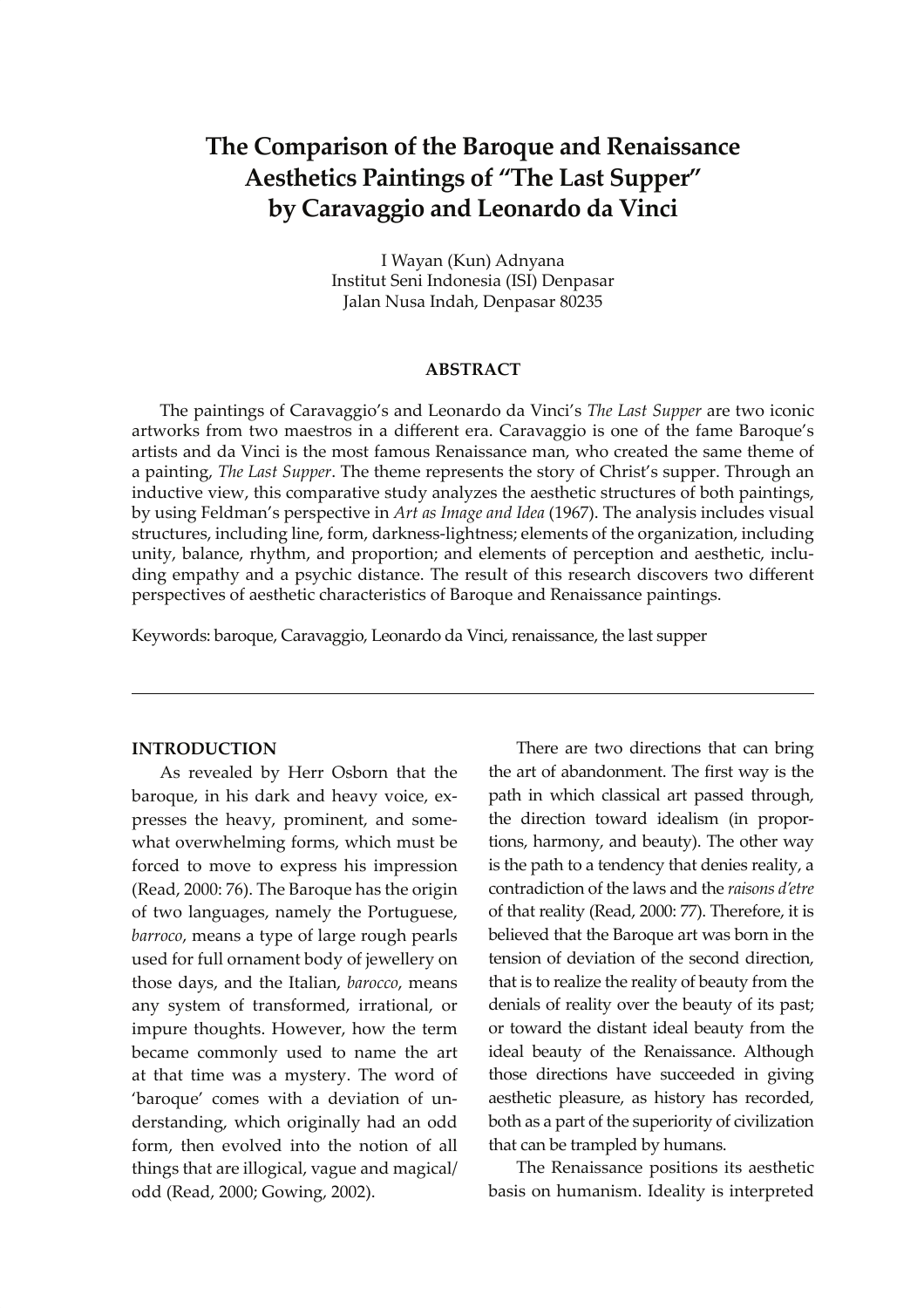as an effort to honour and respect human rationality. The Renaissance artwork shows the processing of rationality and worshiping the subject (creator) as the center, which gradually perfects itself from the power of the church, as Baroque art - in the context of renewing the power of Roman Catholic Church from Protestant resistance carried by Martin Luther's in Germany in which the influence has affected to the North. It is a reflection of counter-reformation of the Church in making art as a part of propaganda. To re-preserve the dignity of the Church is carried out by reconciling on the expression of the pleasures of life (Gowing, 2002: 696).

Historically, the term 'baroque' was used in the nineteenth century to declare 17th-century painters who neglected or opposed the postulates of the beauty of classical art, and especially to sculptors and architects who favored the choice of forms, excessive and eccentric forms (Gowing, 2002: 696).

As an illustration, in Michelangelo's work, which is considered as the father of Baroque art, especially in a typical building art, such as the tombs of Giuliano de Medici in S. Lorenzo, Florenzo and the portal of the Laurentius Library in the same city, will be found architectural compositions of various parts (poles, windows, flat frames on the pole), which are no longer assumed as structural tasks, but merely used for aesthetic effects. In other words, the architectonic composition does not follow the laws of architecture, but rather the laws of art and sculpture (Read, 2000: 77).

At the end of the sixteenth century, Italy established an academy of painting led by Zuchero of Rome. The students' works at this academy were influenced by Michelangelo and Rafael. Similarly outside Italy, many academies were built, among others in the city of Bologna led by Denys Colvoert, and in Antwerp led by famous figure Caracci (Hadiatmodjo, 1990: 54). As a result, from these academies, the influence of the Baroque art spread inducing the birth of painters with confirmation the change of the classical style. Likewise, the emergence of painters Frederico Baroccio, Caravaggio, then later influenced Rubens, Jordaens, and others. While in the Netherlands, the work influenced the work of Frans Hals; and in Germany, it was influenced on the painter Elsheimer (Hadiatmodjo, 1990: 54).

This illustration at least brings us closer to a more extensive reading of the aesthetic of the Baroque art, which, in turn, identifies the specific characters of this art, if it is compared to the visual aesthetics of the Renaissance art. As an attempt to examine the aesthetic comparison between the Baroque and the Renaissance, the authors conducts a comparative study of "The Supper at Emmaus" painting by the Italian Baroque artist, Caravaggio (1573-1610), as the most ideal example of naturalistic painting in the early 17th century, and "The Last Supper" by Leonardo da Vinci, the most famous maestro of the Renaissance.

The selection of paintings from those two artists is based on the consideration that the theme of "The Last Supper" is one of the most inspiring themes for artists, both in the eras of Renaissance and Baroque. Besides, both are the two leading artists of their era. Of course, this selection is expected to bring the author to explore the aesthetic characteristics of each era inductively. At the end, it is formulated in conclusion based on the comparison of the small parts of the visual structure of the two works.

#### **METHOD**

In this comparative study, the author uses reproduction photos of "The Supper at Emmaus'' (oil on canvas; 141X196 cm), Caravaggio's work published in *A History of Art* by Sir Lawrence Gowing, 2002, Oxfordshire, England: Oxford Limited, p. 695. The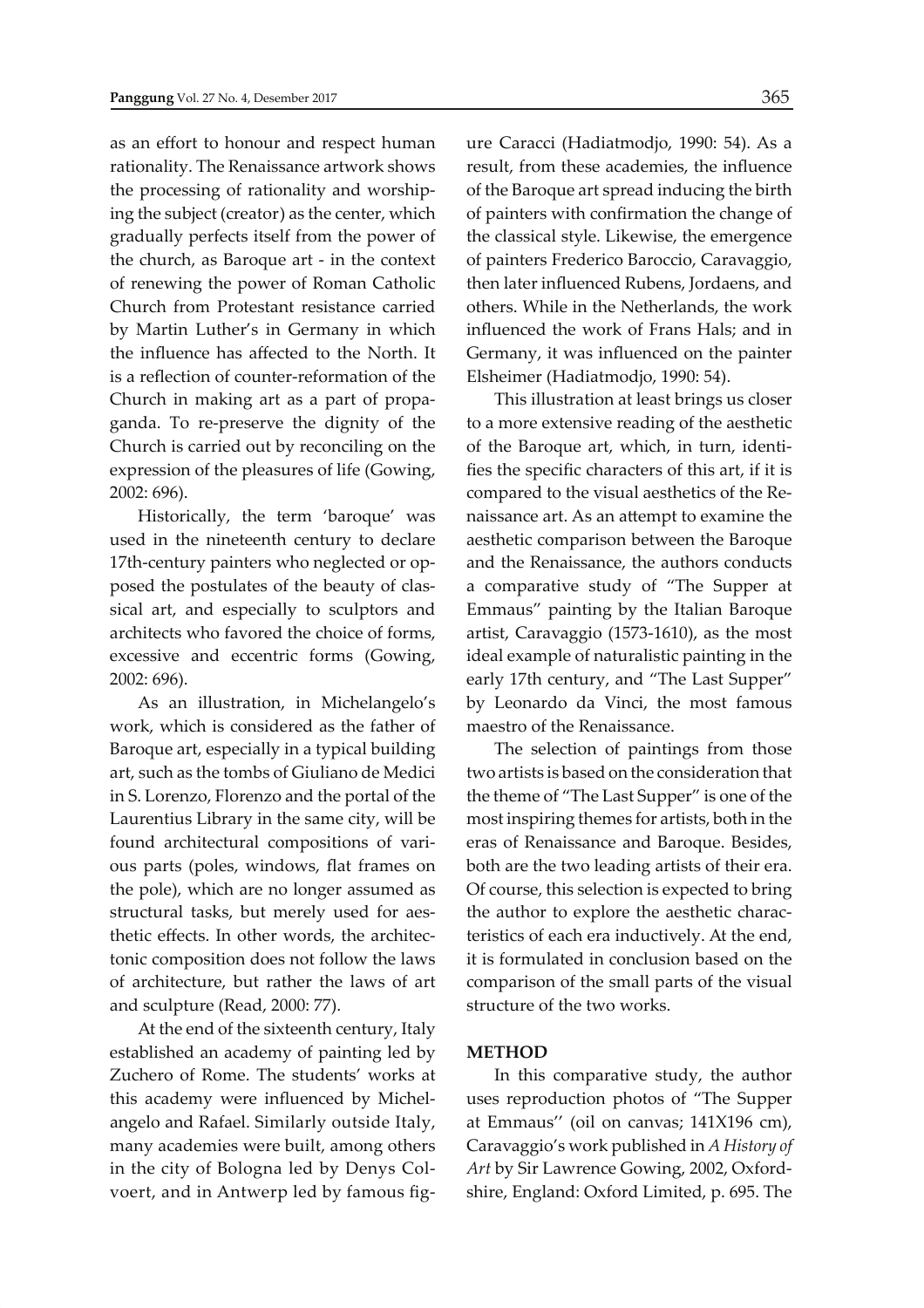work is compared to Leonardo da Vinci's 'The Last Supper', 1495-1497 (oil and tempera on masonry, 422X904 cm), published in *Encarta Encyclopedia*, 2005; *Art in Focus-Leonardo da Vinci*, 2005, (English edition): Konemann, p. 45, by Elke Linda Buchholz.

Although there is a possibility of reduction to details of works because of reading and examining data from the reproduction version of the book rather than observing the original works, compared to the method presented by the author. However, the author believes that the visual structures of these two works should not be changed, even in the form of reproduction photographs. Therefore, the comparison model used as reference is the comparison model of structures; all of which are visual elements of art that can be easily recognized through observing. Thus, in this context, the choice of comparative study based on reproductive photographs does not violate the procedure of scientific studies.

For the study of structure in this paper, the author borrows the theory of Edmund Burke Feldman in *Art as Image and Idea* (1967). The structure is expressed in the division of visual elements, such as line, shape, and light dark; organizing elements including unity, balance, rhythm, and proportion; and the last, about the elements of perception or aesthetic, in the form of empathy and psychical distance. Through this polarization approach, the two works of "The Last Supper" are analyzed.

The research employs a qualitative method using descriptive analysis. The measures that are taken using the taste of sensing analysis is qualitative visual aesthetic. This includes formulating all aesthetic views (discourses) about the two works that have been written by some experts and historians. This means that the analysis of the visual structures are also deliberated by the views of the discourses surround the works, especially related to the aesthetic discourses which become important references in expanding the analysis.

#### **RESULTS AND DISCUSSION**

The discussion is divided into two stages: first is the identification of the visual structures based on the contents following the pattern of Feldman's visual structure division; second is the synthesis formulation/analysis. Identification is a short description, which describes the character of each part of the structures. Synthetic analysis develops the short description with argumentative, narrative, and also referential descriptions. In the synthetic analysis stage, the results of the description are formulated with the views or discourses surrounding the work.

The descriptions are arranged specifically for each work as the subject of study, namely "The Last Supper" version of Caravaggio, and then da Vinci's work. The important thing in each section of the discussion is then formulated in conclusion; so it will be easy to see the Baroque aesthetic differences with Renaissance.

## **"The Last Supper" by Caravaggio**

Caravaggio is an Italian Baroque painter, in which his real name is Michelangelo Merisi. He was born on September 28, 1573, in the Lombardia, part of the town of Caravaggio --which later became his popular name (Sullivan in *Encarta Encyclopedia*, 2005). Caravaggio is a painter with a strong personality and revolutionionist, who painted naturalism with the theme of daily life objects, the content of history, and the content of scripture (Hadiatmodjo, 1990: 54).

In the category of depictions of this holy book, Caravaggio painted a work entitled "The Supper at Emmaus" (oil on canvas; 141X196 cm) that estimated being made in 1596/8-1602, or nearly a century after Leonardo da Vinci completed "The Last Supper" in 1497. This work was featuring only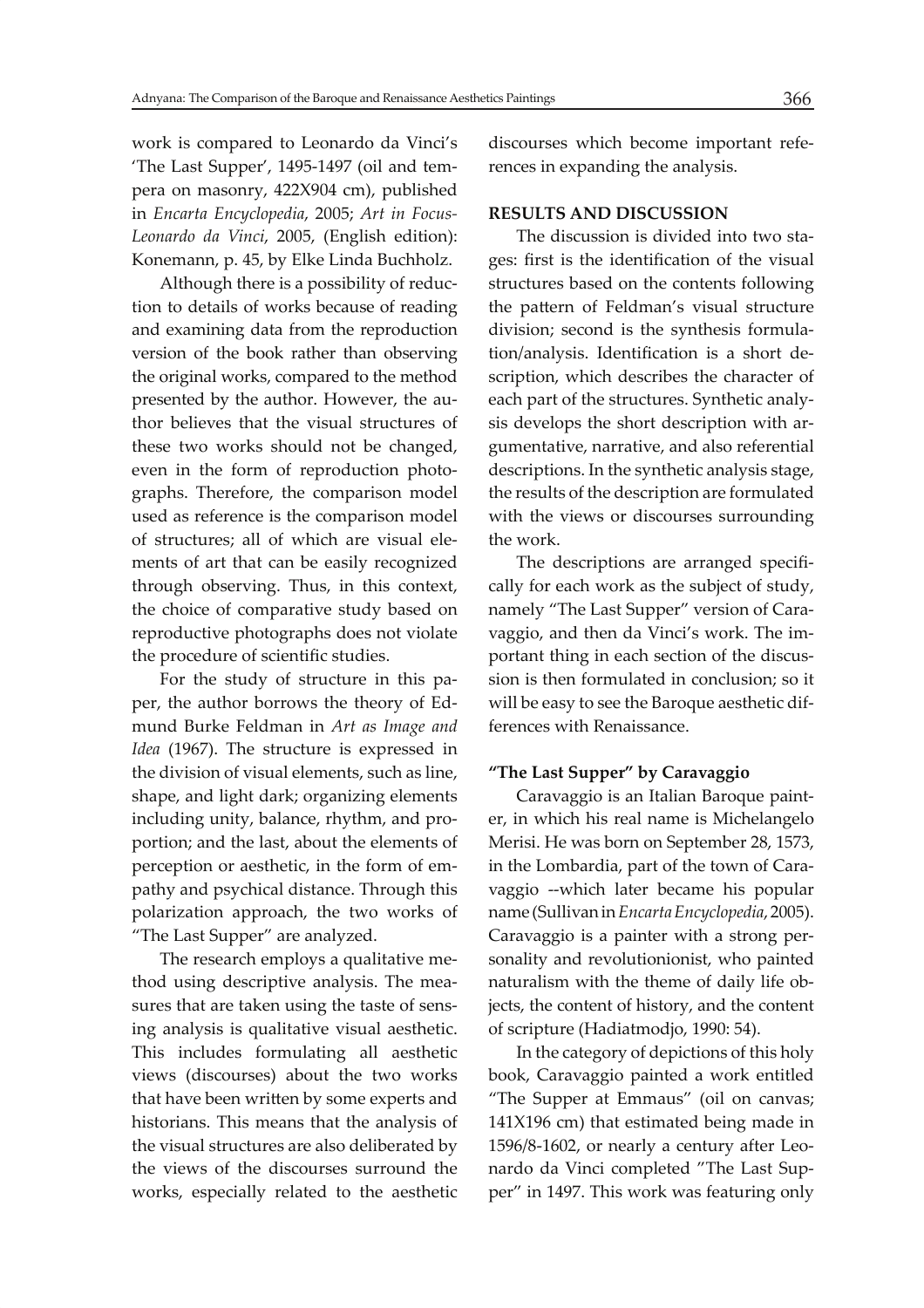

Work ''The Supper at Emmaus'' (oil on canvas; 141X196 cm) by Caravaggio, taken from Gowing, *A History of Art* (2002: 695)

four subject images, one of which is a picture of Jesus who is turning toward the food on the table, while his right-hand points forward. While the three disciples of Jesus are on the side, two of them are listening to Jesus' words, and the other was arguing -though in the condition of his mouth was unopen- clearly visible from the expression and gestures of his hands, he spoke enthusiastically with Jesus.

The following is an analysis of the visual elements of each structure of the works:

| a. The Identification of Visual Elements |  |
|------------------------------------------|--|
|------------------------------------------|--|

| Lines                                     | Form                                                                                              | Light-Dark                                                                       |
|-------------------------------------------|---------------------------------------------------------------------------------------------------|----------------------------------------------------------------------------------|
| • unidentified<br>• no more au-<br>tonomy | • Naturalistic<br>• Strong cha-<br>racters<br>• Brings up<br>the impres-<br>sion of dia-<br>logue | $\bullet$ Contrast<br>and strong<br>$\bullet$ Dramatic<br>• There is a<br>shadow |

The identification of this visual element structure can be described as follows: Caravaggio's "The Supper at Emmaus" prioritizes the appearance of the shape (the subject of the image) towards characterizing character and raising dramatically the person in the discussion even though it is done at the dinner table. The scattered foods on the table are the parts that they invited to dialogue with. In this case, dialogue takes precedence over the issue of enjoying the food itself. The subject's image, as well as the dramatic character of a serious dialogue, is achieved by weighing the dramatization on the light-dark.

|  |  |  |  |  |  |  |  | b. The Identification of Organisational Elements |
|--|--|--|--|--|--|--|--|--------------------------------------------------|
|--|--|--|--|--|--|--|--|--------------------------------------------------|

| Unity                              | Balance                                  |                                                      | Rhythm Proportion                           |
|------------------------------------|------------------------------------------|------------------------------------------------------|---------------------------------------------|
| $\bullet$ View<br>$F_{O^-}$<br>cus | $\bullet$ Asym<br>metrical<br>• Diagonal | $\bullet$ Dyna-<br>mic<br>$\bullet$ Inter-<br>active | • Naturalis-<br>tic.<br>$\bullet$ Character |

Through the table above, it can be described as follows: the harmonious unity of this work is extracted from the formulation between the proportional model of the natural image subject and the emphasis on the attainment of the character expression (face). Similarly, it is depicted by the diagonal image distribution of the subject; one is standing, one (Jesus) seems to move from the seat, and the other two remains seated. Dynamism is also achieved from the hand gestures and gazes subjects focus on the figure of Jesus, to the thematic unity; Jesus as the main character in this story can be achieved without having to make it massive and symmetrical. It means that our view to focus (Jesus) is emphasized by the intensity of the dynamic composition to this focal point. Our view is directed naturally and slowly.

Through the pattern of organizing element, Caravaggio achieves the dramatic strength of "The Supper at Emmaus," which focuses on the appearance of strong subject characters by revealing contrasting lights but still poetic. Similarly, this work gives a condition of how Caravaggio dares to play with non-symmetrical diagonal composition, so the flow of this composition suggests that the subject is really in the story that is in dialogue.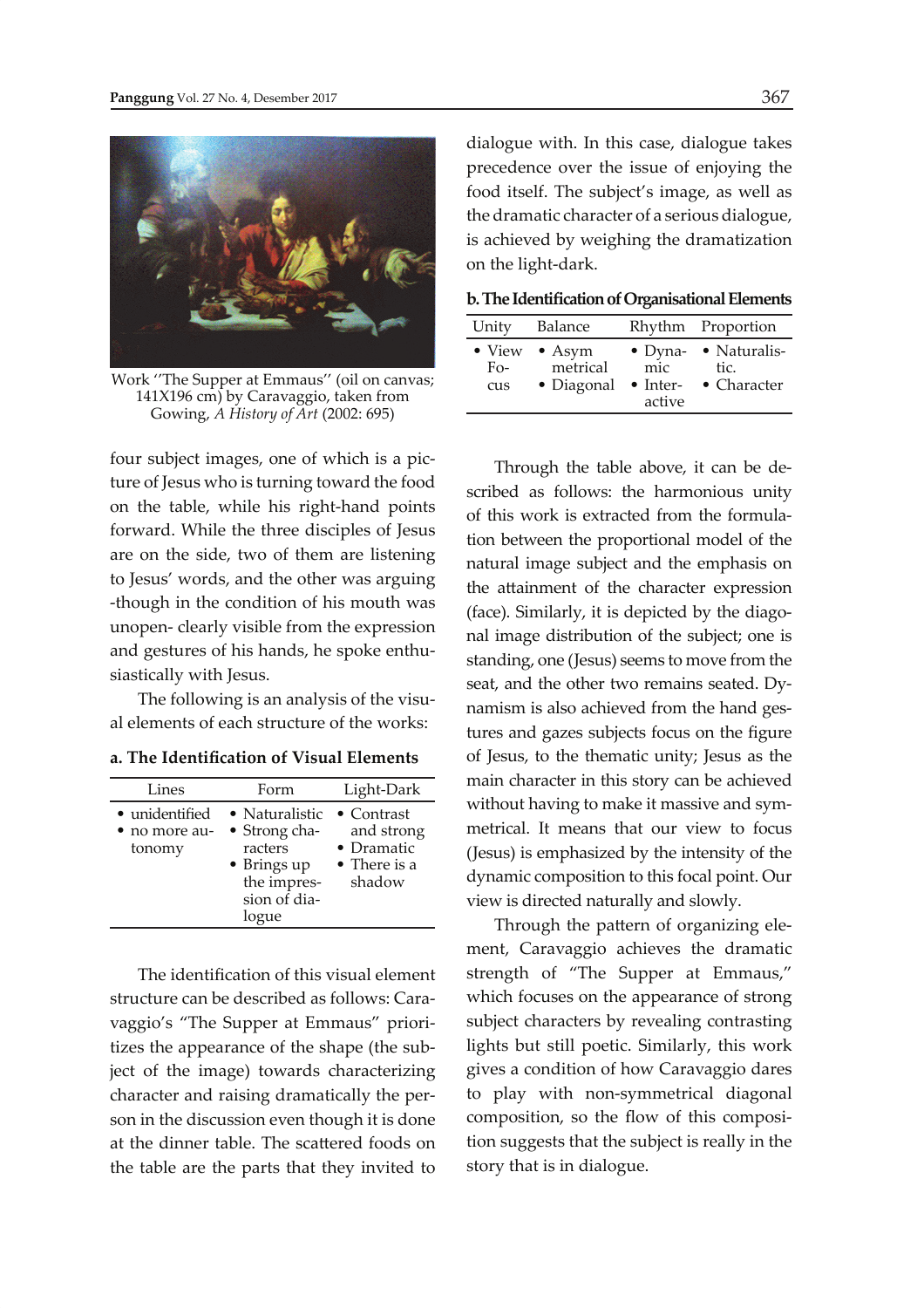| Empathy                                                                                                          | Psychic Distance                                                                                                |
|------------------------------------------------------------------------------------------------------------------|-----------------------------------------------------------------------------------------------------------------|
| The connoisseur of<br>the work becomes<br>part of the dramatic<br>work;<br>Einfuhlung/feeling<br>$\mathsf{into}$ | The psychic closeness<br>of connoisseurs are<br>awakened in the dra-<br>matic, naturalistic and<br>poetic story |

#### **c. The Identifi cation of Perception or Aes thetic Elements**

The analysis on the table of perception element structure deeply places the appreciators on an inseparable position with the artist perception in creating the artwork. It means that the impression to be built over the work through observer perception is a part that has been conceptually designed by the artist. The identification of the perception element structure will reveal the concept of the artist, which may have never been opened to the public.

The elements of perception or aesthetics are concerned with the interpretation of the connoisseur. Of course, in this context is the author. This description also presents other observer's explanations to complement (at least find the point of similarity of the argument), so that it does not appear to be absolute subjectivity. Caravaggio's work must be acknowledged to be able to bring the atmosphere of *Einfuhlung*/feeling into for the connoisseurs; lovers seem to be part of the dialogue that occurs on the dinner table. It is a work that contains the dramatic enthusiasm of each subject, the image toward Jesus makes a poetic focus of view, which builds deep psychological connection on the connoisseur feelings of this work.

 Sir Lawrence Gowing, in his book *A History of Art* (2002), writes that in general -does not refer only to the work of "The Supper at Emmaus"- Caravaggio with his realistic psychology is able to tell the rhetoric of the scriptures (Bible); his work suggests the power and in irrational contrasts

of light, depictions of shadows in poetic depths, and allowing some empty space, indeed presents dramatic scenes (Gowing, 2002: 697).

This means that there is a point of connection to explain that Caravaggio's work has manifested itself as an artwork which the capablility of inflaming church rhetoric, translating scriptural content by placing how ordinary people preach and perceive the "Last Supper" event, as a dramatic event. How Jesus revealed, "there will be among you who betray me." This atmosphere is recalled by dramatically-naturalistic Caravaggio, which according to Gowing is called as the psychology of realism.

#### **Leonardo da Vinci's "The Last Supper"**

Leonardo da Vinci was born at 10:30 pm, on Saturday, April 15, 1452. His mother, Chaterina was a farmer from Anchiano, a small village near the town of Vinci, about 40 miles from Florence. His father, Ser Piero da Vinci, who did not marry his mother, was a rich notary and accountant in the city of Florence. Leonardo was taken by his grandfather to be educated at his house, until he finally sent Leonardo to an artist studio of Andre Del Verrocchio (1435-1488). Because of Leonardo's specialty in painting, Verrocchio finally stopped to paint (Gelb, 2001: 25-27).

Leonardo then grew up as the most influential artist of the European Renaissance. Some of his masterpieces were born as human civilization icons of beauty. For example, the works of "Mona Lisa" (1503- 1506), "The Madonna of The Rocks" (1483- 1490), and also included "The Last Supper" (1495-1497), size 422x904 cm (oil and tempera on masonry), are painted on the wall of the restaurant of Santa Maria Delle Grazie, Milan. This last masterpiece was just completed in 1999.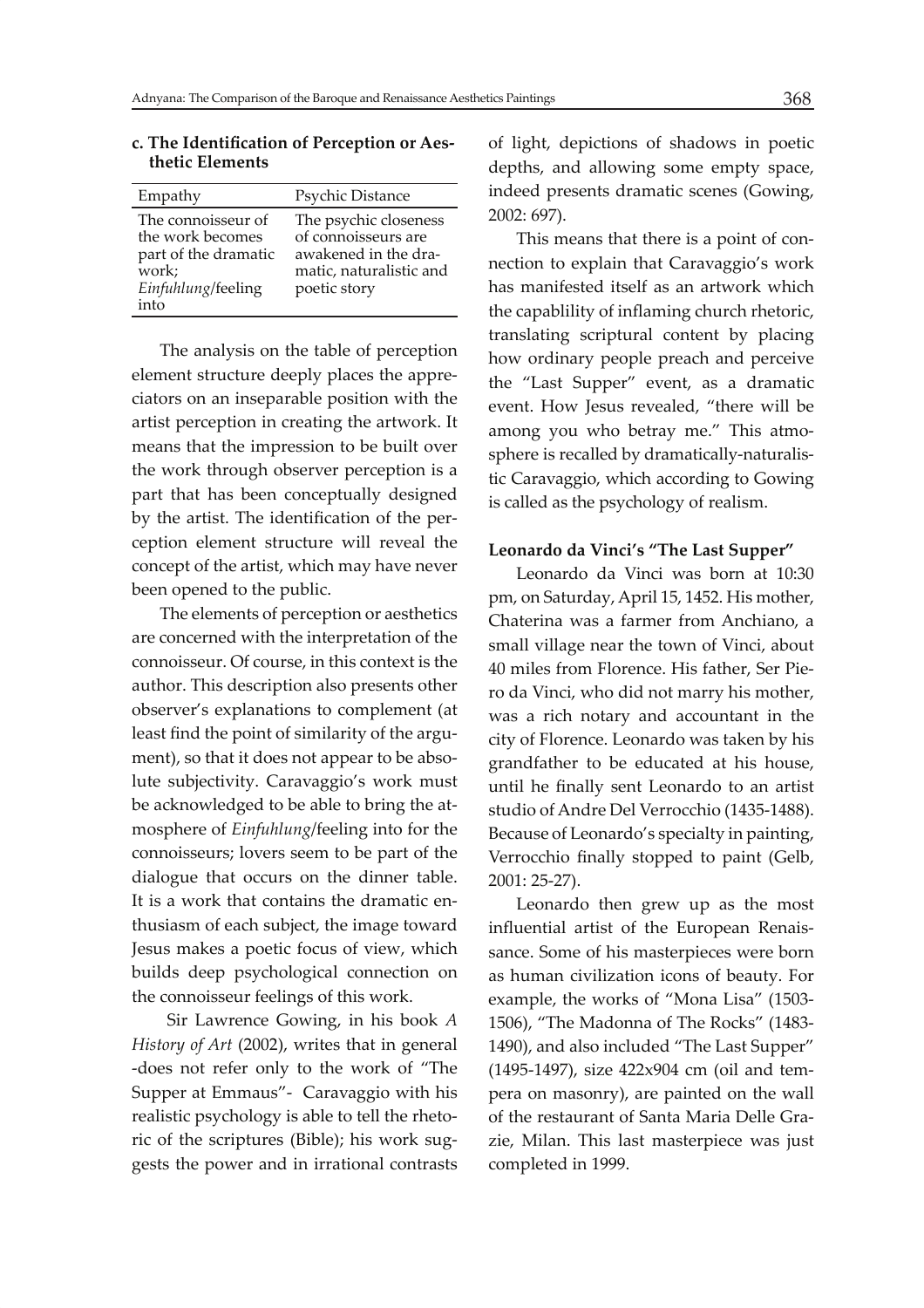

"The Last Supper" by Leonardo da Vinci (1495-1497), taken from Buchholz, *Art in Focus-Leonardo da Vinci* (2005: 45).

The identification of the structure of Leonardo's "The Last Supper" is as follows:

**a. The Identifi cation of Visual Elements**

| Lines                                         | Form                                                                                       | Light-Dark                                                   |
|-----------------------------------------------|--------------------------------------------------------------------------------------------|--------------------------------------------------------------|
| • Identi-<br>fied<br>in the<br>back<br>ground | • Naturalistic<br>• Strong charac-<br>ters<br>• Brings up the<br>impression of<br>dialogue | • Equal to all<br>image sub-<br>jects<br>• without<br>shadow |

From this identification, it can be described as follows: Leonardo da Vinci's "The Last Supper" creates a strong character identity on each subject. It includes how the gestures of Jesus' disciples who sit in the rows of the long table, suggests how a dialogue/discussion takes place warmly. With a static dark-light emphasis; almost all subjects are exposed to light in the same intensity, making the expression not conical at one focus; on how Jesus said there would be betrayers. Likewise, with no contrast, the scene becomes less dramatic. While the use of horizontal lines on the ceilings and also on the window/openings tends to be rigid/ massive; making the scene of the "Last Supper" is less dynamic.

**b. The Identification of Organizational Element**

| Unity                  | Balance                                                  |              | Rhythm Proportion                                    |
|------------------------|----------------------------------------------------------|--------------|------------------------------------------------------|
| $\bullet$ cen-<br>tral | $\bullet$ Symet-<br>rical<br>$\bullet$ mathe-<br>matical | mas-<br>sive | • Rigid/ • Naturalis-<br>tic.<br>$\bullet$ Character |

Based on the above table, the identification of organizing elements can be described as follows.

This work tends to build the unity of the subject matter and other symbols, such as the scattered foods on the table, the table itself, and the background that lies at one central point; Jesus sits in the middle, then other subjects line up sideways rigidly, symmetrically and in the count of the number of very mathematical elements. Six subjects are on the right side, and six on the left. The direction of perspective is also conical toward Jesus, with the window open behind him. In particular, the middle table that horizontally plays out, as a boundary determinant, must be unhindered by anything. This adds to the symmetrical and rigid impression of Leonardo's "The Last Supper" work.

**c. The Identifi cation of Perception and Aes thetic Elements**

| Empathy                                                   | Psychic Distance                                                                                                                                                                                                                                                                     |
|-----------------------------------------------------------|--------------------------------------------------------------------------------------------------------------------------------------------------------------------------------------------------------------------------------------------------------------------------------------|
| connoisseurs admire provoked condition.<br>it (sympathy). | The connoisseur per- The psychic closeness of<br>ceives that the work the audience is awak-<br>is outside of him. But ened by the natural-<br>the expression ef- istic tale of the story.<br>fects and the subject However, it does not<br>character make the make the audience in a |

The identification of a perceptual or aesthetic element of Leonardo's work puts the audience on a tremendous sense of awe. Leonardo conveyed his characters intricately in details towards the thirteen drawings depicted beside the dining table make their gestures are full of inspirations. By a static composition, however, the connoisseur is separated by the rigid long table drawing, as if explaining that the "Last Supper" dialogue becomes as far away - it is in the scriptures until it is not a psychological part of the connoisseur anymore.

Gelb states that "The Last Supper" allows an observer to capture the most stun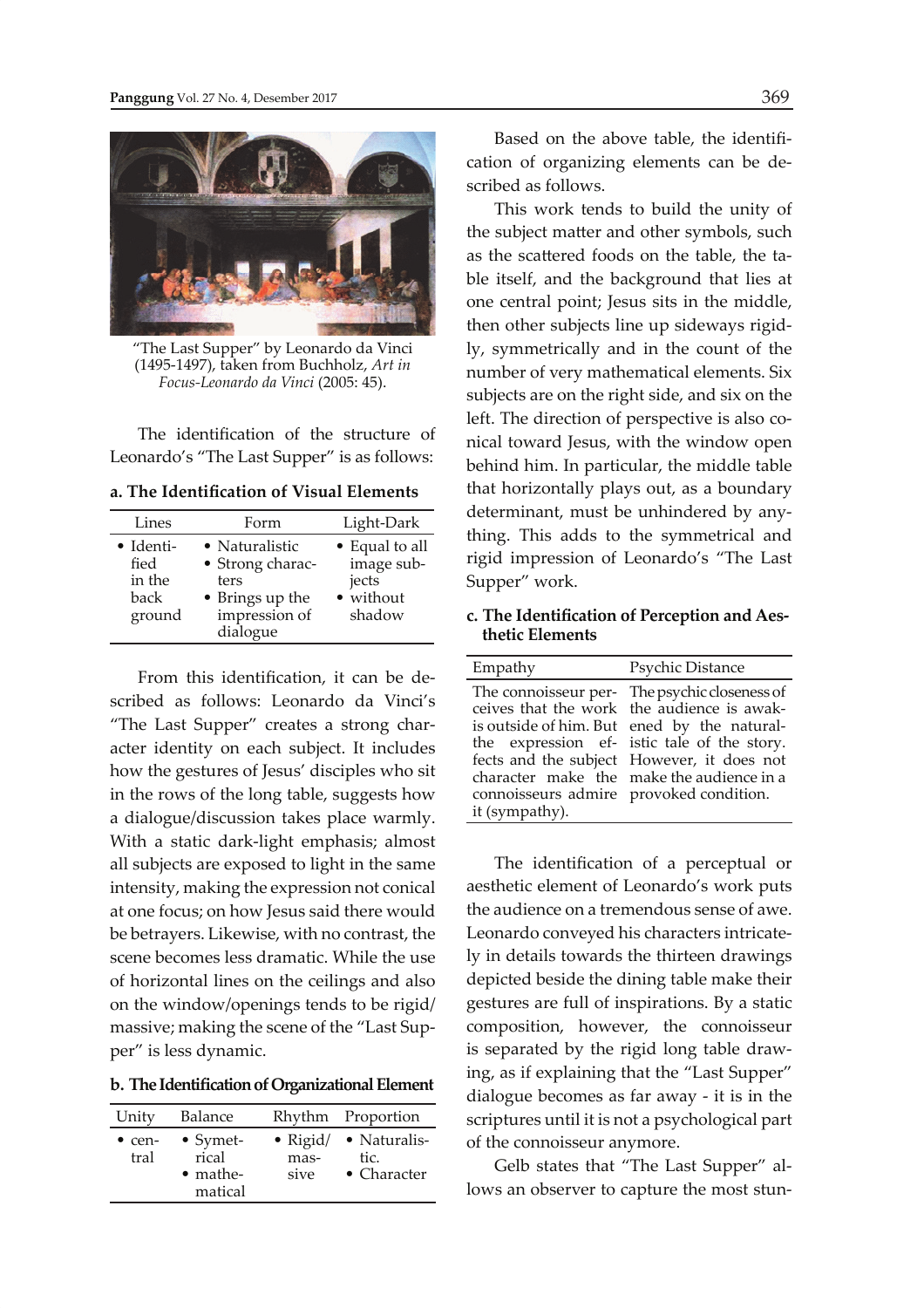ning visual metaphor. Leonardo's admiration for the ripples emerging from the stone thrown into the pond manifested in his circle motives; the disciples surrounded the very quiet figure of Christ in a semicircle, all the objects on the plates, bread, and glass shaped a circle. Just as a stone is thrown into the pool of immortality, Leonardo illustrates the spreading influence of Christ to change the human destiny forever (Gelb, 2001: 31).

Leonardo's "The Last Supper" painting shows more mathematical considerations, both in managing the composition, and how he intends to make Jesus the center. Historian E.H. Gombrich states that the work of "The Last Supper" is one of the great wonders of human genius (Gombrich in Gelb, 2001: 32). This creates that an impression on the mind of the connoisseur is just a sense of awe and amazement. On the contrary, it does not suggest the audience to be part of the story in this work. That's because the work is positioned as an entity outside of self; more on the ethical functions that lead to logic conceptually.

#### **CONCLUSION**

This comparative study reveals that Caravaggio's work "The Supper at Emmaus" emphasizes on how the "Last Supper" scene is told to bring the story taken from the Bible closer to the audience, so dramatization is the main desire of the painter. Thus, the visualization of "misbehaviour" is born, such as setting the subject of the image diagonally, maintaining the dynamic impression and the naturalistic image of the subject characters.

On the other hand, Caravaggio is also very brave to build a contrast, which seems very irrational; how light only sweeps on very narrow parts of the body (body surface); there should be only one direction of light, the rest is pitch black. This contrast, of course, builds a tremendous dramatic impression, which is able to invite the intuition of the connoisseur to enter into the intense situation.

"The Last Supper" created by Leonardo da Vinci prefers a definite beauty. The beauty incarnated from the mathematical calculations. Conversely, taste and empathy are not important considerations. Thus, his work is remarkably admired as a work of genius. Because of its symmetrical, rigid and more mathematical considerations in the arrangement of the subject line of the picture (composition), the connoisseur is exposed to the psychic distance to the work.

In this comparative study, it can be formulated inductively that Baroque artwork emphasizes more to how it psychologically capable to suggest the connoisseur's empathy for the work. While visually, the composition is more dynamic (via a diagonal pattern), with dramatic dark contrasts, and naturalistically still tells the character of the subject matter. Meanwhile, Renaissance painting is more concerned with visual beauty with the consideration of mathematical visualization, symmetrical composition, and with non-extreme of dark-light. Connoisseurs more emphasis on the awe of the beauty of visual works rather than the emergence of empathy.

## **Bibliography**

- A. Hadiatmodjo Supardi
- 1990 *Sejarah Seni Rupa Eropa*. Semarang: IKIP Semarang Press.

Buchholz, Elka Linda

2005 *Art in Focus-Leonardo da Vinci*. Cam bridge: Konemann.

#### Feldman, Edmund Burke

1967 *Art as Image and Idea*. Englewood Cliffs, New Jersey: Prentice-Hall Inc.

### Gelb, Michael J.

2001 *Menjadi Jenius Seperti Leonardo Da*